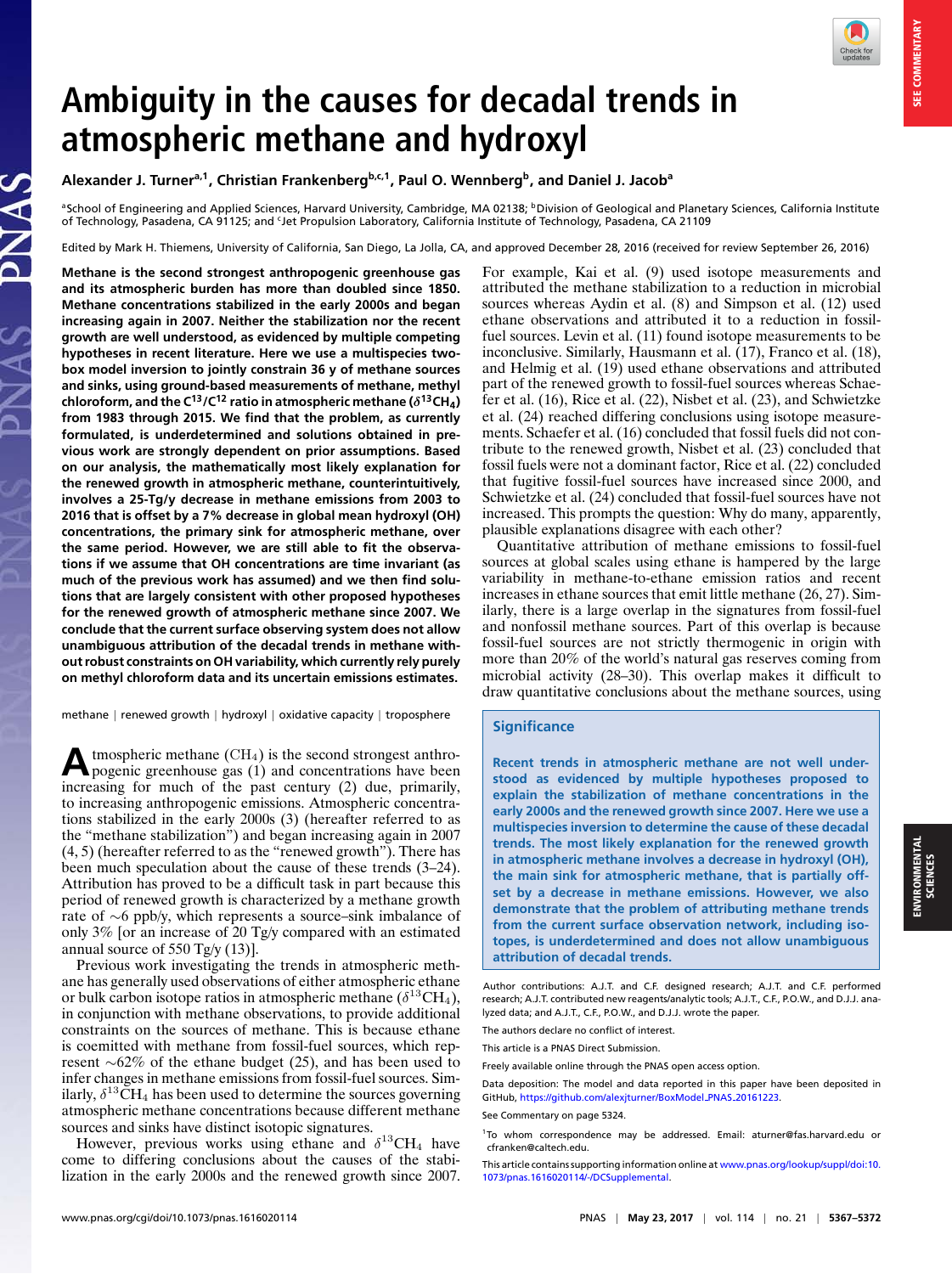atmospheric measurements of  $\delta^{13}CH_4$  on global scales (*[SI](http://www.pnas.org/lookup/suppl/doi:10.1073/pnas.1616020114/-/DCSupplemental/pnas.1616020114.sapp.pdf) Appendix*[, section 1\)](http://www.pnas.org/lookup/suppl/doi:10.1073/pnas.1616020114/-/DCSupplemental/pnas.1616020114.sapp.pdf).

In addition, changes in the hydroxyl radical (OH), the main sink for atmospheric methane, complicate the issue. Previous work has used observations of methyl chloroform  $(\text{CH}_3\text{CCl}_3;$ abbreviated as "MCF") to provide constraints on global-tohemispheric OH concentrations because the loss of methyl chloroform is controlled by OH (31–34). Recent work has shown how small increases in the OH sink can explain most of the methane stabilization (21).

Here we present a simple two-box (Northern and Southern Hemisphere) model to investigate the cause of the methane stabilization and renewed growth. Fig. 1 shows a schematic of the two-box model. The model simulates annual hemispheric concentrations of  ${}^{12}$ CH<sub>4</sub>,  ${}^{13}$ CH<sub>4</sub>, methyl chloroform, and OH. We use atmospheric observations of methane,  $\delta^{13}CH_4$ , and methyl chloroform to constrain annual hemispheric emissions of methane, the isotopic composition of the emissions, methyl chloroform emissions, and the OH abundance in a nonlinear, stochastic, Bayesian inversion.

#### Results

Most Likely Solution. The most likely solution, defined as the largest posterior probability sampled, found here is that the renewed growth is due to a decline in the OH sink, partially offset by a decrease in methane emissions. Similarly, the stabilization is explained by an increase in the OH sink offsetting an increase in methane emissions. Fig. 2 shows the most likely solution from our nonlinear inversion for the drivers of decadal trends in atmospheric methane and OH as well as the modeled methane,  $\delta^{13}CH_4$ , and methyl chloroform concentrations. The posterior model accurately represents the observed concentrations of all three species. This shows how changes of a few percent in the methane sources and sinks can explain all of the observed hemispheric-scale variability in methane and methyl chloroform. The large uncertainty in isotopic signatures (*[SI Appendix](http://www.pnas.org/lookup/suppl/doi:10.1073/pnas.1616020114/-/DCSupplemental/pnas.1616020114.sapp.pdf)*, section 1) makes it difficult to draw quantitative conclusions from the isotopic composition of Northern and Southern Hemispheric methane sources.

In the most likely solution the renewed growth in methane is, counterintuitively, explained by a reduction in methane emissions. We find an ∼25-Tg/y decrease in global methane emissions from 2003 to 2016, during the period of renewed growth that started in 2007. This decrease in methane emissions is offset by an ∼7% decrease in global mean OH over the same period, which is constrained by methyl chloroform observations. The combination of this decrease in methane emissions and OH results in an increase in atmospheric methane concentrations, observed in both hemispheres.



**Fig. 1.** Schematic of the two-box model. Inputs are annual hemispheric OH anomalies, methyl chloroform emissions, methane emissions, and  $\delta^{13}$ CH<sub>4</sub> for the methane emissions. Outputs are annual hemispheric concentrations of methyl chloroform, methane, and the  $\delta^{13}$ CH<sub>4</sub> of atmospheric methane. Interhemispheric exchange time is 1 y.

In this solution, we find an ∼35-Tg/y increase in methane emissions from 1993 to 2003 and an ∼7% increase in global mean OH from 1991 to 2000, with the bulk of the methane emission increase occurring in the Northern Hemisphere. The rate of increase in the methane emissions slows after about 1998, resulting in relatively stable atmospheric methane concentrations. Northern Hemispheric isotope concentrations do not exhibit any systematic changes during this period.

The isotopic compositions of the Northern and Southern Hemispheric methane sources (Fig. 2, *Middle Right*) are, largely, decoupled from the changes seen in the methane emissions and OH. The Northern Hemispheric methane emissions undergo modest changes whereas the isotopic composition of those emissions fluctuate about −52.5‰. Conversely, the Southern Hemispheric methane emissions remain largely unchanged from 1980 to 2016 whereas the isotopic composition decreases by about  $2\%$  from 1990 (when publicly available isotope measurements began) to 2015.

The OH anomalies derived here are consistent with previous work examining global mean OH (21, 31–34). In particular, Montzka et al. (31), Rigby et al. (33), and McNorton et al. (21) used methyl chloroform observations to derive anomalies in global mean OH. Fig. 3, *Top* shows that their OH anomalies exhibit a similarity to the OH anomalies found here. Patra et al. (34) found that the interhemispheric ratio of OH has been roughly constant from 2004 to 2011 (0.97  $\pm$  0.12). Prather et al. (32) used observations of methyl chloroform to derive a methane lifetime of  $9.1 \pm 0.9$  y whereas our global mean methane lifetime from 1980 to 2016 is  $9.2 \pm 0.2$  y. The consistency between the results presented here and past findings is not particularly surprising because our work uses many of the same methyl chloroform datasets and prior emissions estimates as previous work.

This most likely solution is found to be robust to small perturbations in the prior error variance parameters for methane emissions and OH anomalies (*SI Appendix*[, section 4.1\)](http://www.pnas.org/lookup/suppl/doi:10.1073/pnas.1616020114/-/DCSupplemental/pnas.1616020114.sapp.pdf), interhemispheric exchange times (*SI Appendix*[, section 4.4\)](http://www.pnas.org/lookup/suppl/doi:10.1073/pnas.1616020114/-/DCSupplemental/pnas.1616020114.sapp.pdf), and alternate observation operators (*SI Appendix*[, section 4.2\)](http://www.pnas.org/lookup/suppl/doi:10.1073/pnas.1616020114/-/DCSupplemental/pnas.1616020114.sapp.pdf). However, we find the amplitude of the changes in methane emissions and OH anomalies is strongly sensitive to the methyl chloroform reaction constant with OH (*SI Appendix*[, section 4.5\)](http://www.pnas.org/lookup/suppl/doi:10.1073/pnas.1616020114/-/DCSupplemental/pnas.1616020114.sapp.pdf). Whereas the exact magnitude of our most likely solution changes in the different sensitivity tests, the general spatiotemporal pattern of increasing methane emissions and OH anomalies in the mid-1990s and decreasing methane emissions and OH anomalies from 2000 to present is robust to small perturbations but not large perturbations (as we present in the following sections).

Assuming Fixed OH Concentrations. We performed a sensitivity test (Fig. 4) where the inversion assumed time-invariant OH concentrations (global mean OH concentration of  $1 \times 10^6$  molec/cm<sup>3</sup>), thus linearizing the problem. The agreement with the observations is largely unchanged whereas methane emissions exhibit a fundamentally different temporal pattern. Here, we find that the renewed growth since 2007 is due to an ∼20-Tg/y increase in global methane emissions with each hemisphere contributing  $\sim$ 10 Tg/y. The isotopic composition of the methane emissions is almost unchanged from the full nonlinear inversion, even though the methane emissions are radically different. MCF observations are reconciled through changes to the uncertain MCF emissions.

The only discernible difference between the simulated concentrations in the full nonlinear case and this sensitivity test with fixed OH concentrations is in the first 5 y of the  $\delta^{13}CH_4$  concentrations when there are no observations (Fig. 4, *Left*). The consistency of the isotopic compositions indicates that simulating the  $\delta^{13}CH_4$  observations is largely unaffected by changes in the methane emissions or OH concentrations and that the  $\delta^{13}$ CH<sub>4</sub> observations are providing constraints only on the isotopic compositions of the sources; it does not indicate that this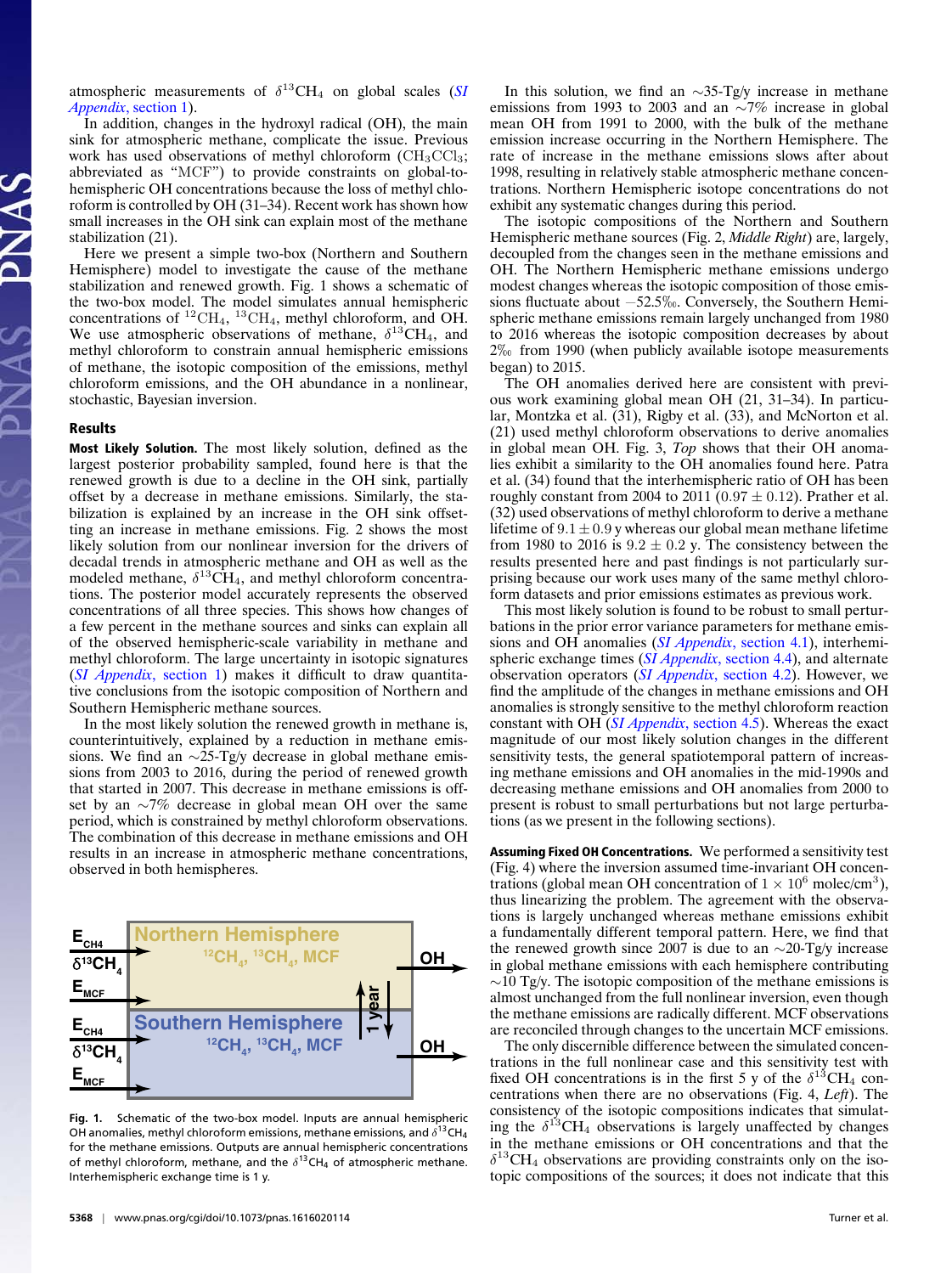

**Fig. 2.** Most likely solution. *Left* column shows observed (black triangles) and modeled (solid lines) concentrations of atmospheric CH<sub>4</sub> (*Top*), δ<sup>13</sup>CH<sub>4</sub> (*Middle*), and methyl chloroform (*Bottom*). The Northern Hemisphere is yellow and the Southern Hemisphere is blue. *Right* column shows the methane emissions (plotted as a deviation from the constant prior emissions; *Top*), the isotopic composition of the methane emissions (*Middle*), and the OH anomaly relative to a global mean concentration of 1  $\times$  10<sup>6</sup> molecules (molec)/cm $^3$  (*Bottom*).

spatiotemporal pattern in the isotopic compositions is a robust feature. This difference in the first  $5y$  of  $\delta^{13}CH_4$  concentrations is due to a slightly different treatment of the prior distribution for the initial conditions (*Materials and Methods*).

Assuming Fixed Methane Emissions. As an extreme test, we performed an additional sensitivity study (Fig. 5) where the inversion assumed that methane emissions were time invariant (global methane emissions of 550 Tg/y), also linearizing the problem. Only modest changes to the OH concentrations are needed to explain the observed methane concentrations with fixed methane emissions and a small divergence in Northern and Southern Hemispheric OH can explain changes in the interhemispheric methane difference. The renewed growth is explained by an ∼3–5% decrease in global mean OH from 2005 to 2016. However, this sensitivity test does require larger changes to the methyl chloroform emissions (*[SI Appendix](http://www.pnas.org/lookup/suppl/doi:10.1073/pnas.1616020114/-/DCSupplemental/pnas.1616020114.sapp.pdf)*, Fig. S4), relative to the full nonlinear inversion. Again, the isotopic composition of the methane emissions is almost unchanged from the full nonlinear inversion and is identical to the isotopic composition of the methane emissions from the sensitivity test with fixed OH concentrations.

Assuming the methane emissions are fixed implicitly places a constraint on the magnitude of the interannual variability of the global mean OH concentration. This is because an increase (decrease) in the OH anomaly could be offset by an increase (decrease) in the methane emissions to satisfy the observational record. As such, assuming the methane emissions are a fixed parameter (as opposed to a parameter to be estimated) in an inversion solving for global mean OH limits the potential interannual variability of global mean OH.

There are no discernible differences between the simulated concentrations in the two sensitivity tests and, as with the fixed OH sensitivity test, the only difference between the simulated concentrations in the full nonlinear case and this sensitivity test is in the first 5 y of the  $\delta^{13}CH_4$  concentrations (Figs. 4, *Left* and 5, *Left*).

#### Discussion and Conclusions

We performed a nonlinear Bayesian inversion to infer the most likely set of drivers of decadal trends in atmospheric methane and OH. Based on our assumptions (Table 1), we find that decreasing OH concentrations is the most likely explanation for the renewed growth since 2007, with methane emissions actually decreasing during that period. This result is robust to small

perturbations in our prior assumptions but not to large perturbations. The isotopic composition of the Southern Hemispheric methane sources in our most likely solution decreased by  $\sim$ 1‰ during this period whereas the emissions decreased by  $\sim$ 10 Tg/y. This would indicate that the isotopically heavy sources in the Southern Hemisphere (such as biomass burning) may have decreased whereas the isotopically light sources remained constant. There is evidence from the satellite record of CO pointing to a decrease in Southern Hemispheric biomass burning since 2001 (35) but some of the decrease in CO could be due to anthropogenic sources (36). The isotopic composition of the Northern



**Fig. 3.** Analysis of OH anomalies and the methane lifetime from the most likely solution. *Top* is the same as Fig. 2, *Bottom Right* but includes the OH anomalies from Montzka et al. (31), Rigby et al. (33), and McNorton et al. (21) (black lines). OH anomalies from Montzka et al. (31), Rigby et al. (33), and McNorton et al. (21) are offset such that their mean matches the mean 1997–2007 anomaly found here. *Middle* is the ratio of Northern to Southern Hemispheric OH and the black line is from Patra et al. (34). *Bottom* is the methane lifetime in our two-box model and the black line is the lifetime from Prather et al. (32). OH is the only sink included in our two-box model so the methane lifetime shown here is more representative of the actual methane lifetime, not a lifetime due to OH loss.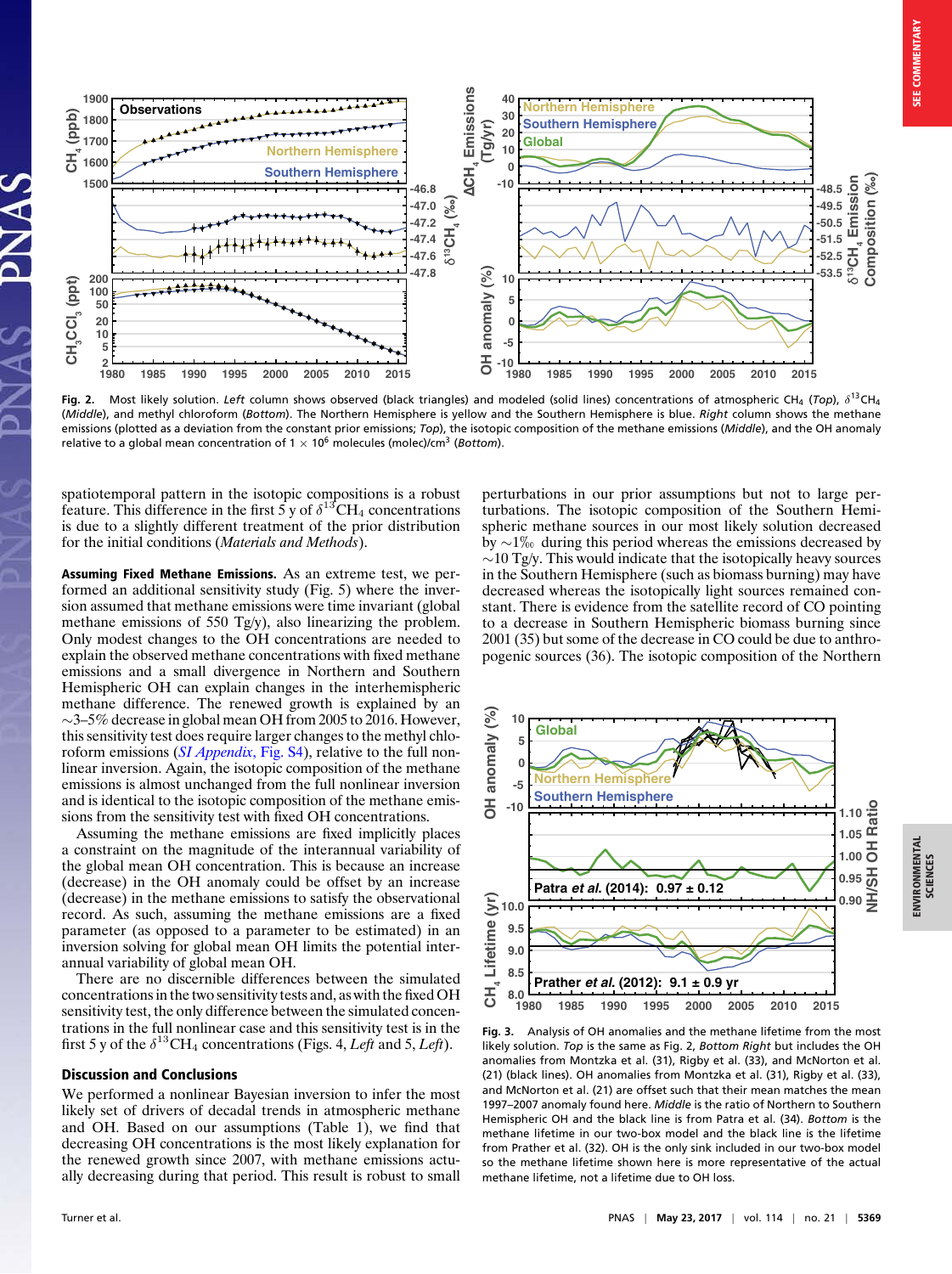

**Fig. 4.** Sensitivity test with fixed OH concentrations. Details are the same as in Fig. 2. Dashed lines are from the most likely solution (Fig. 2).

Hemispheric sources remains relatively stable during this period, indicating negligible changes in the proportion of emissions coming from isotopically light and heavy sources. Finally, the most likely solution found here suggests that the recent increase in atmospheric methane may be a transient feature driven by fluctuations in OH concentrations.

It is important to be cautious with source attribution based on isotope measurements. The isotopic composition of the Northern and Southern Hemispheric methane emissions remained largely unchanged in our three inversions (compare Figs. 2, *Middle Right*, 4, *Middle Right*, and 5, *Middle Right*) even though the spatiotemporal patterns in the methane emissions were radically different. As such, the interpretation of the sources driving the changes in methane emissions would differ. There is also a large overlap in the isotopic composition of different sources, further complicating the interpretation of the isotope measurements.

As for the methane stabilization, we find an  $\sim$ 30-Tg/y increase in Northern Hemispheric methane emissions from 1992 to 2003 combined with an increasing OH anomaly is the most likely explanation for the methane trends from the early 1990s through the early 2000s; this generally agrees with the recent findings from McNorton et al. (21) who find that changes in OH can explain most of the methane stabilization. Based on our analysis, this seems more likely than previous work that has argued for the collapse of the former Soviet Union as a cause of the methane stabilization in the early 2000s (3, 8, 12, 16). However, we stress that our study relates only to aggregated (hemisphericscale) drivers of the methane growth rate and does not preclude large subhemispheric-scale changes.

We performed two sensitivity tests where different potential drivers of decadal trends were held constant in the inversion. These sensitivity tests yielded two important conclusions: (*i*) Multiple (fundamentally different) scenarios can explain the observations and (*ii*) previous work that did not jointly estimate methane and OH aliased errors from one species to another.

For the former conclusion, both sensitivity tests are able to simulate the observations to within the observational uncertainties and the main difference between their likelihoods is due to the specification of the prior and assumptions in the analysis. As for the latter, previous work has rarely jointly estimated all parameters (e.g., methane emissions and OH concentrations) and is predisposed to a subset of solutions. For example, Schaefer et al. (16) derive a step increase of 19.7 Tg/y in methane emissions starting in 2007 and then attempt to explain the cause with isotope measurements. Their result is similar to our sensitivity test with fixed OH concentrations (Fig. 4) where we find an ∼20-Tg/y increase in methane emissions starting in 2007. However, this solution is not the most likely one if we allow OH concentrations to vary. A similar argument can be made against using fixed methane emissions when estimating global mean OH concentrations.

The methane stabilization and renewed growth can be reconciled through small changes to the sources and sinks (on the order of a few percent, relative to their global budgets). As such, small changes in the sources and sinks can have important implications for the observed atmospheric concentrations and make quantitative determination of the causes a difficult task. We find here that global methane emissions and OH likely changed by  $\pm 7\%$  over 36 y but multiple scenarios can explain the observed changes in atmospheric methane,  $\delta^{13}CH_4$ , and methyl chloroform. As such, the apparent disagreement between past works on the causes of decadal trends in atmospheric methane (3–22) is, almost certainly, due to the problem being underdetermined.

Moving forward, stronger conclusions on the causes of decadal trends in atmospheric methane and OH could be drawn if we had other independent proxies for OH. Alternatively, a mechanistic explanation with supporting evidence for the potential changes in OH concentrations could allow us to draw stronger

**Table 1. Prior distributions for components of the state vector**

| Model input                                                         | Distribution      | a       | b       | $\mu$    | $\sigma$ | $\tau$ , y |
|---------------------------------------------------------------------|-------------------|---------|---------|----------|----------|------------|
| Annual components (emissions, isotopic compositions, and anomalies) |                   |         |         |          |          |            |
| NH CH <sub>4</sub> , Tg/y                                           | $\mathcal{N}_R$   | 300     | 500     | 412.5    | 20       | 5          |
| SH CH <sub>4</sub> , Tg/y                                           | $\mathcal{N}_R$   | 100     | 250     | 137.5    | 20       | 5          |
| NH $\delta^{13}$ CH <sub>4</sub> , $\%$ <sub>0</sub>                | $\mathcal{U}$     | $-60.0$ | $-45.0$ |          |          |            |
| SH $\delta^{13}$ CH <sub>4</sub> , $\%$ <sub>0</sub>                | $\mathcal{U}$     | $-60.0$ | $-45.0$ |          |          |            |
| NH MCF, Gg/y                                                        | $\mathcal{N}_R$   | $-1.0$  | $\beta$ | $\alpha$ | $\gamma$ | 3          |
| SH MCF, Gq/y                                                        | $\mathcal{U}$     | $-1.0$  | 1.0     |          |          |            |
| NH OH, %                                                            | $\mathcal{N}_R$   | $-20$   | 20      | 0        | 10       | 3          |
| SH OH, %                                                            | $\mathcal{N}_{R}$ | $-20$   | 20      | 0        | 10       | 3          |
| Initial conditions (IC)                                             |                   |         |         |          |          |            |
| NH $CH4$ , ppb                                                      | и                 | 1,540   | 1,620   |          |          |            |
| SH $CH4$ , ppb                                                      | $\cal U$          | 1,480   | 1.580   |          |          |            |
| NH $\delta^{13}$ CH <sub>4</sub> , $\%$                             | $\cal U$          | -48.2   | $-46.6$ |          |          |            |
| SH $\delta^{13}$ CH <sub>4</sub> , $\%$ <sub>0</sub>                | и                 | -48.2   | $-46.6$ |          |          |            |
| NH MCF, ppt                                                         | и                 | 15      | 135     |          |          |            |
| SH MCF, ppt                                                         | и                 | 15      | 135     |          |          |            |

 $\alpha$  is the updated annual MCF emissions from Prinn et al. (39),  $\beta$  = max ([1.0 Gg/y, 2 $\alpha$ ]), and  $\gamma$  = max ([0.2 $\alpha$ , 1.5 Gg/y]). ppb, parts per billion; ppt, parts per trillion.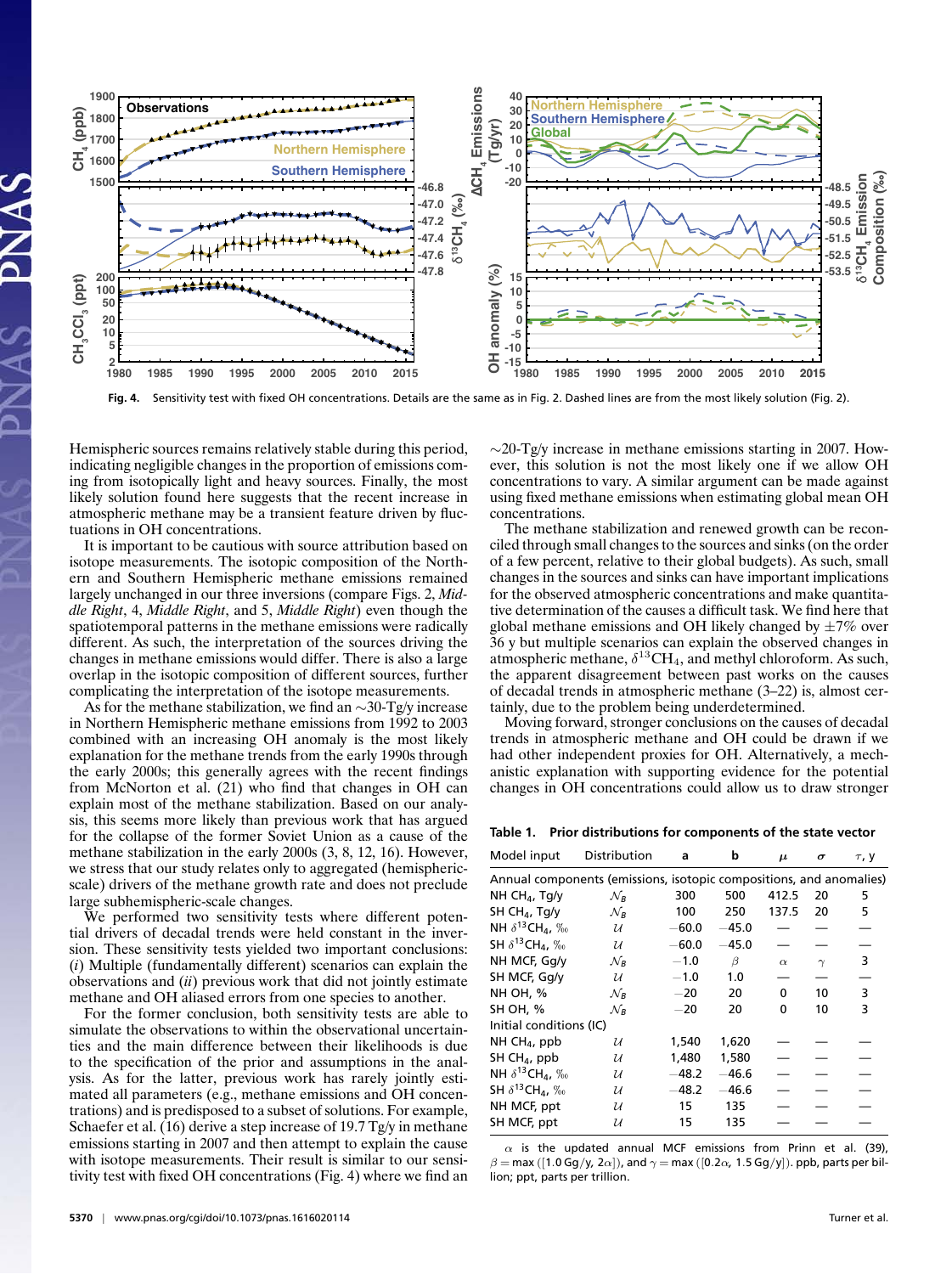

**Fig. 5.** Sensitivity test with fixed methane emissions. Details are the same as in Fig. 2. Dashed lines are from the most likely solution (Fig. 2).

conclusions. For example, changes in  $J(O<sup>1</sup>D)$  due to stratospheric ozone could provide a large enough change in OH (37) but the changes in stratospheric ozone are only weakly correlated with the OH anomalies derived here (*[SI Appendix](http://www.pnas.org/lookup/suppl/doi:10.1073/pnas.1616020114/-/DCSupplemental/pnas.1616020114.sapp.pdf)*, section 5). Future work could also focus on obtaining higher spatially resolved constraints where the methane-to-ethane ratios and isotopic signatures of the sources are better constrained. This would also allow the use of more gradient information as could be discerned from satellite observations (15). More work is needed to discern the causes of decadal trends in atmospheric methane and OH.

#### Materials and Methods

The model and data used are available at [https://github.com/alexjturner/](https://github.com/alexjturner/BoxModel_PNAS_20161223) [BoxModel](https://github.com/alexjturner/BoxModel_PNAS_20161223) PNAS 20161223.

Observational Records Used. All datasets used are publicly available. Methane observations are from National Oceanic and Atmospheric Administration's Earth System Research Laboratory (NOAA/ESRL).  $\delta^{13}$ CH<sub>4</sub> observations are from NOAA/ESRL; University of Washington, Seattle; University of Heidelberg, Heidelberg; and University of California, Irvine, CA. Methyl chloroform observations are from NOAA/ESRL and the Global Atmospheric Gases Experiment (GAGE)/Advanced GAGE (AGAGE) network. See *[SI Appendix](http://www.pnas.org/lookup/suppl/doi:10.1073/pnas.1616020114/-/DCSupplemental/pnas.1616020114.sapp.pdf)*, [section 2](http://www.pnas.org/lookup/suppl/doi:10.1073/pnas.1616020114/-/DCSupplemental/pnas.1616020114.sapp.pdf) for more information on the observations.

Bootstrapping Hemispheric Averages and Uncertainties. We construct a hemispheric average atmospheric methane,  $\delta^{13}$ CH<sub>4</sub>, and methyl chloroform via bootstrapping from the different observational records. The observational records are deseasonalized with a site-specific stable seasonal filter and we require that each observational record has at least a 5 y of data. We then generate a hemispherically averaged observational record and uncertainty by randomly drawing *n* observational records from the population of possible records, where *n* is the total number of observational records for that hemisphere. These *n* records are then combined using a block-averaging scheme with a 1-y window. This process is repeated 50 times. We then compute the mean and uncertainty from the 50 different time series. We also impose minimum uncertainty of 2 ppb and 0.03‰ for methane and  $\delta^{13}$ CH<sub>4</sub>, respectively. Finally, we require that the uncertainty for older observations is greater than that for newer observations. See *[SI Appendix](http://www.pnas.org/lookup/suppl/doi:10.1073/pnas.1616020114/-/DCSupplemental/pnas.1616020114.sapp.pdf)*, section 2 for more information on the methodology.

**Two-Box Model.** We use a two-box model with three species:  $^{12}$ CH<sub>4</sub>,  $^{13}$ CH<sub>4</sub>, and MCF. The model simulates annual hemispheric concentrations for each species and considers loss, through reaction with OH, and interhemispheric transport with a timescale of 1 y:  $\tau_{\text{NS}} = 1$  y (shown schematically in Fig. 1). This gives us a set of six coupled ordinary differential equations:

$$
\frac{\partial [X]_N(t)}{\partial t} = E_{X,N}(t) - k_{[X]}[\text{OH}]_N(t)[X]_N(t) + \frac{[X]_S(t) - [X]_N(t)}{\tau_{NS}} \n\frac{\partial [X]_S(t)}{\partial t} = E_{X,S}(t) - k_{[X]}[\text{OH}]_S(t)[X]_S(t) + \frac{[X]_N(t) - [X]_S(t)}{\tau_{NS}},
$$

where  $[X](t)$  and  $E_X(t)$  are the hemispheric concentrations and emissions, respectively, for a given species. *N* and *S* subscripts denote Northern and Southern Hemispheres. We do not consider other minor loss terms for methane [e.g., methanotrophic bacteria in aerated soils, chlorine and atomic oxygen radicals in the stratosphere, or reactions with chlorine radicals from sea salt in the marine boundary layer (13)] or methyl chloroform [e.g., uptake by the ocean (38)]. Lifetimes and reaction rate constants (*k*[*X*] ) used here should be viewed as total atmospheric lifetimes, not the lifetime with respect to OH loss. OH is plotted as an anomaly relative to a global mean concentration of 1  $\times$  10<sup>6</sup> molec/cm<sup>3</sup>.

Nonlinear, Stochastic, Bayesian Inversion. The two-box model (**F**) can be used to relate a state vector (**x**) to the observations (**y**),

$$
\mathbf{y} = \mathbf{F}(\mathbf{x}) + \boldsymbol{\epsilon},
$$

but there will always be some error ( $\epsilon$ ) associated with the both the observations and the model. The state vector in our work is the annual hemispheric MCF emissions, OH anomalies, methane emissions, and their isotopic composition, as well as the initial conditions for methane,  $\delta^{13}$ CH<sub>4</sub>, and MCF. We can estimate the terms in this state vector using Bayesian inference,

$$
P(\mathbf{x}|\mathbf{y}) \propto P(\mathbf{y}|\mathbf{x}) \cdot P(\mathbf{x}),
$$

where *P*(**x**|**y**) is the posterior distribution, *P*(**y**|**x**) is the likelihood distribution, and *P*(**x**) is the prior distribution. The two-box model is nonlinear due to the interaction between OH and methane: *k*[CH4 ] [OH](*t*)[CH4](*t*). As such, we have adopted a stochastic method to infer the most likely solution.

We use the covariance matrix adaptation evolution strategy (CMA-ES) [Hansen (40) and references therein] to find the most likely solution. Typical sampling methods [such as Markov chain Monte Carlo (MCMC)] become prohibitively slow as the dimension of the state vector becomes large because they have trouble defining the proposal distribution. CMA-ES is an evolutionary algorithm that modifies the covariance matrix of the proposal distribution based on the fitness of multiple candidate solutions in a given generation. This allows CMA-ES to efficiently sample the posterior distribution. We restart CMA-ES with 10 different initializations and covariance matrices in an attempt to find a global minimum. In total, we draw 500,000,000 samples from the posterior distribution.

We assume the likelihood distribution is Gaussian with a diagonal covariance matrix populated by the uncertainties from the bootstrapping process. Because we are using a stochastic method, we can use non-Gaussian distributions that may be less restrictive and allow more flexible specification of the prior distribution. Our prior distribution is a convolution of uniform distributions:  $U$  ( $a$ ,  $b$ ) and bounded normal distributions (which can be written as the product of a normal distribution and a uniform distribution):  $\mathcal{N}_B$ (a, b,  $\mu$ ,  $\sigma$ ,  $\tau$ ) = U (a, b)  $\cdot$  N ( $\mu$ ,  $\Sigma(\sigma, \tau)$ ), where a is the lower bound, **b** is the upper bound,  $\mu$  is the mean,  $\Sigma$  is the covariance matrix,  $\sigma$  is the square root of the diagonal of  $\Sigma$ , and  $\tau$  is the temporal correlation length scale for Σ. The prior distributions for each component of the state vector are shown in Table 1.